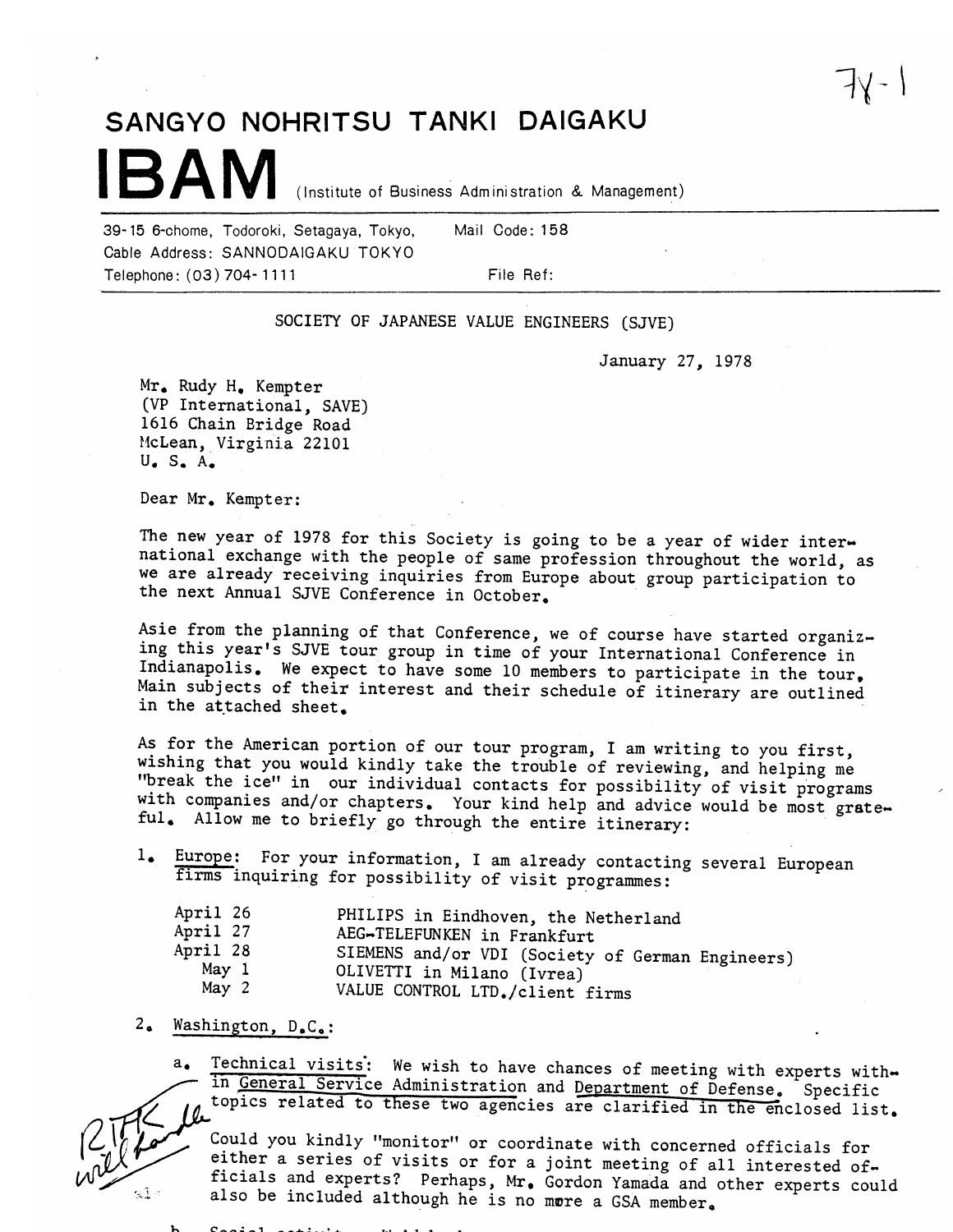they were free from his health problem. Do you think if we could meet them in some way or other? I would appreciate your kind thought on that aspect, too.

- **3.** Philadelphia: Although Mr. Jerry Kaufman is no longer with Honeywell's Process Control Division, we hope to be allowed to repeat our visit with them. Mr, Kaufman's boss who approved our 1977 visit to Honeywell was Mr. F. Osenbach, Manager of Producibility, Honeywell - Process Control Division at 1100 Virginia Drive, Fort Washington, PA 19034.
- Indianapolis SAVE Conference: To follow suit of what you kindly helped us in the arrangements for the last year's SJVE group in Dearborn, may I ask you if you could again look after the following matters for us:
	- [Registrations]: We should be able to confirm our participation with  $\overline{a}$ . a complete list of individual registrations only by April 10 or so.

Please rush to us a copy each, if available, of the Conference program, registration form, and/or speaker assignments.

- b. [Conference fees]: While we have no information about this year's Conference fees yet, we'd much appreciate SAVE'S special consideration for applying "special rates" or "group rates" to the Japanese tour group, in the way our previous groups enjoyed.
- $c_{\bullet}$ [Hotel reservations]: By some time next month, our travel agent in New York will make necessary reservations with the Hyatt Regency Hotel for us. Our group will be named "KLS Japanese VE Tour.'! We will charter a bus for airport-hotel transportation.
- $d_{\bullet}$ [Special International/Japanese Programs]: Based on my experience in the last year's Conference, may I propose that such a program be arranged preferably on the second day, that is, on Tuesday, May 9? Could you describe the "type and length" of such international sessions you could arrange for international groups?
	- [VE Paper Speakers]: (1) I already confirmed Confernce presentation of two Japanese papers by telegram to Mr. Robert L. Campbell, Conference Program Coordinator. They are:

| Mr. Hiroshi Tsukuda | Engineering Dept., Home Air-conditioner Div.<br>Daikin Kogyo Co., Ltd. - Shiga Plant |
|---------------------|--------------------------------------------------------------------------------------|
|                     | 1000-2 Ohtani, Okamoto-cho, Kusatsu City<br>Shiga, Japan 525                         |
| Mr. Haruo Yoshiwara | VE Promotion Center, Yasukawa Electric Mfg.<br>$Co_{\bullet}$ , Ltd.                 |

2186 Fujita, Yawata-nishi-ku, Kitakyushu City Japan 806

As Mr. Campbell indicated that SAVE would publish all papers received by March 15, I would like you to know that the following named individuals are interested in or preparing for submittal of their papers to SAVE :

Mr. Wada **Mr Ahe** 

Kokusai Electric Co,, Ltd. **Takin Chihaman Elantuin /**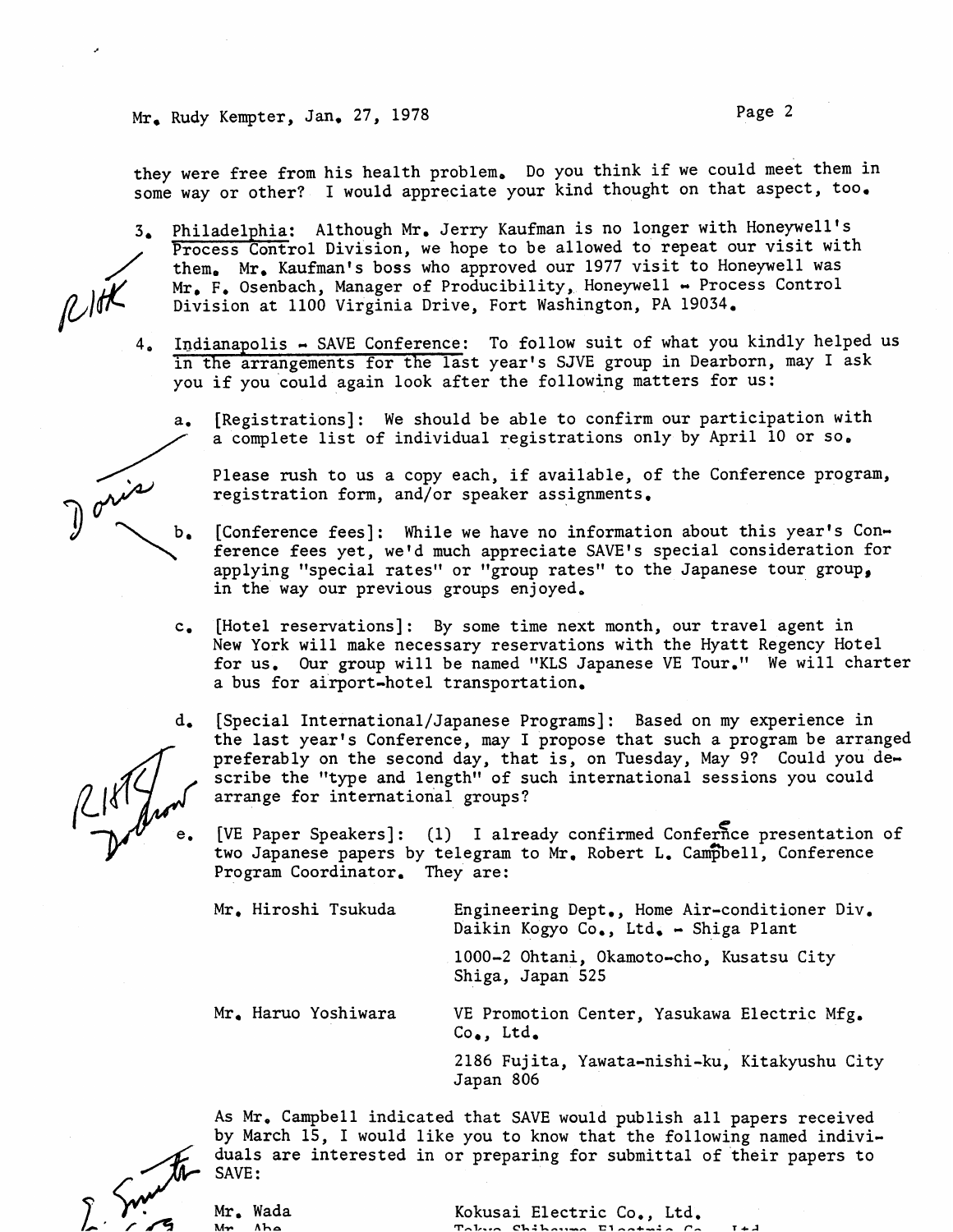Mr. Rudy Kempter, Jan. **27,** 1978 Page **3** 

At this moment. I am sure Messrs. Tsukuda and Yoshiwara would personally at. tend the Conference for presentation of their papers, Both gentlemen would speak through an interpreter who would be accompanying the SJVE group. Can we assume that they can be allowed to use 35-mm **SIMM** slide projector and/or overhead projector?

- **f.** Indiana State Program: Due to the "touch-and-go" style of the SJVE tour scheduling, I cannot yet be sure of how our group (specifically, who among the group) can extend their stay in Indianapolis so as to fully enjoy the 6-day programs and events.
- 5. San Francisco: Some of the past SJVE groups enjoyed hospitalities personally extended by Mr. Terry A. Ross of SAVE San Francisco Bay Area Chapter, from whcrn our members heard about VA/VE at Lockheed Missile **6** Space Company. Could we call encore for another program by him on Thursday, May 11?

For these could you kindly vouch for our plans? If there are any other alternative ideas For these<br>For these<br>could you<br>(that you<br>Based on y proposed visits in Washington, **DC,** Philadelphia and San Francisco, think would be more realistic), I'd much appreciate being advised so.

Based on your reply "signals," I would like to start approaching those prospective hosts. Your help in these contacts would also be much obliged.

As a separate letter, I'd like to request SAVE's official endorsement or "push" to stimulate Conference participation from Japan in the form of a SAVE leeter As a separate letter, I'd like to request SAVE's<br>to stimulate Conference participation from Japan<br>signed by National President. (Please see PS\*\*)

I am sorry for cramming up this letter with many desires and wishes in rush, but we'd much appreciate if if you could help and coordinate the matters for us.

Looking forward to your kind reply soon,

Very sincerely,

A. Rodama

Akira Kodama, Secretary General SJVE

 $AK/kn$ 

 $\wedge$ 

PS: Mr. and Mrs. Vincent Lao are now enjoying their winter vacation in Japan. On January 21, he spoke to a SJVE-sponsored meeting of Japanese construction people.

PS\*\*: Could you kindly have somebody in SAVE NBO to start preparing for an invitation letter while I will send a list of addresses very soon.<br>A draft format is also enclosed for your information. PS: Mr. and Mrs. Vincent Lao are now enjoying their winter<br>On January 21, he spoke to a SJVE-sponsored meeting of<br>tion people.<br>PS\*\*: Could you kindly have somebody in SAVE NBO to start<br>an invitation letter while I will sen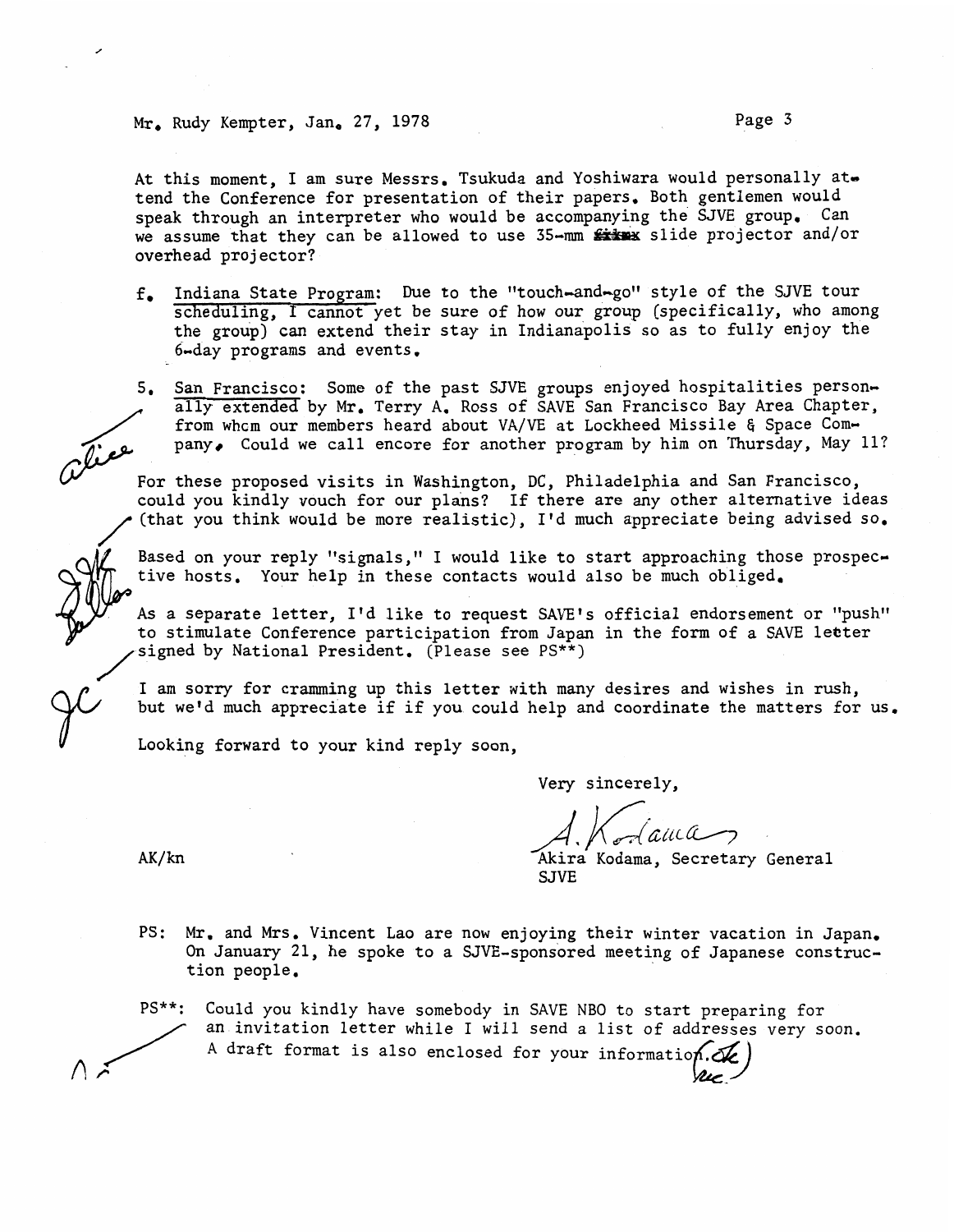Soliciting Participation from Japan<br>to SAVE International Conference, May 1978

**Mr. Kedji,Norimatsu** General Manager, Materials Div. Matsushita Electric Industrial Co., Ltd, 1006 Kadoma, Kadoma-shi, Osaka Japan 571

**i** 

\*

Mr. Shigeaki Noda Executive Director Kayaba Industry Co,, Ltd. Trade Center Bldg., 2-4-1 Hamamatsu-cho Minato-ku, Tokyo Japan 105

Mr. Takeshi Oguri Executive Director The Japan Steel Works, Ltd. Hibiya-Mitsui Bldg., 1-12-1 Yuraku-cho Chiyoda-ku, Tokyo Japan 100

Mr. Isamu Baba Director, Fujita Corporation 4-6-15 Sendagaya, Shibuya-ku Tokyo, Japan 151

Mr. Kanichi Suitsu Manager, Industrial Engineering Dept. Kawasaki Heavy Industries, Ltd. Trade Center Bldg,, 2~4-1 Hamamatsu-cho, Minato-ku, Tokyo Japan 105

Mr. Kazuma Tateishi President Tateishi Electronics Co,, Ltd. 10 Tsuchido-cho , Hanazono Ukyo-ku, Kyoto Japan 616

Mr. Junnosuke Toda, President Toda Construction Co., Ltd. 1-3-4 Kyobashi, Chuo-ku Tokyo, Japan 104

Mr. Koji Kobayashi, Chairman Nippon Electric Co., Ltd. Tokuei Bldg., 5-33-1 Shiba, Minato-ku Tokyo, Japan 108

Mr. Sadao Oritate Manager, Control Department Dainippon-Doboku Co., Ltd.

Mr, Taro Kuninobu President Matsushita Electronic Parts Co., Ltd. 1006 Kadoma, Kadoma-shi, Osaka Japan 571

Mr. Kokichi Matsuno President Victor Co. of Japan, Ltd. 3-12 Moriya-cho, Kanagawa-ku Yokohama, Japan 221

Mr. Kazuaki Fujita President Fuj ita Corporation 4-6-15 Sendagaya, Shibuya-ku Tokyo, Japan 151

Mr. Mitsugu Kanaya Vice President Matsushita Electric Works, Ltd. 1048 Kadoma, Kadoma-shi Osaka, Japan 571

Mr. Tetsuro Mori Executive Director Yasukawa Electric Mfg. Co., Ltd. 2346 Fujita, Yawata-nishi-ku Kita-kyushu-shi, Fukuoka Japan 806

Mr, Takakiyo Kawando Managing Director Aishin Seiki Co., Ltd. 2-1 Asahi-cho, Kariya-shi Aichi, Japan 448

Mr. Takeshi Danno, President Asahi Engineering Co., Ltd. Kasumigaseki Bldg., 325 Kasumigaseki Chiyoda-ku, Tokyo Japan 100

Mr. Michitaro Okuno Asst. Manager, Production Dept . Daiken Kogyo Co., Ltd, 2-22 Nakanoshima, Kitaku Osaka, Japan 530

Mr.' Kazuo Goto Executive Director Iwatsu Electric Co., Ltd.